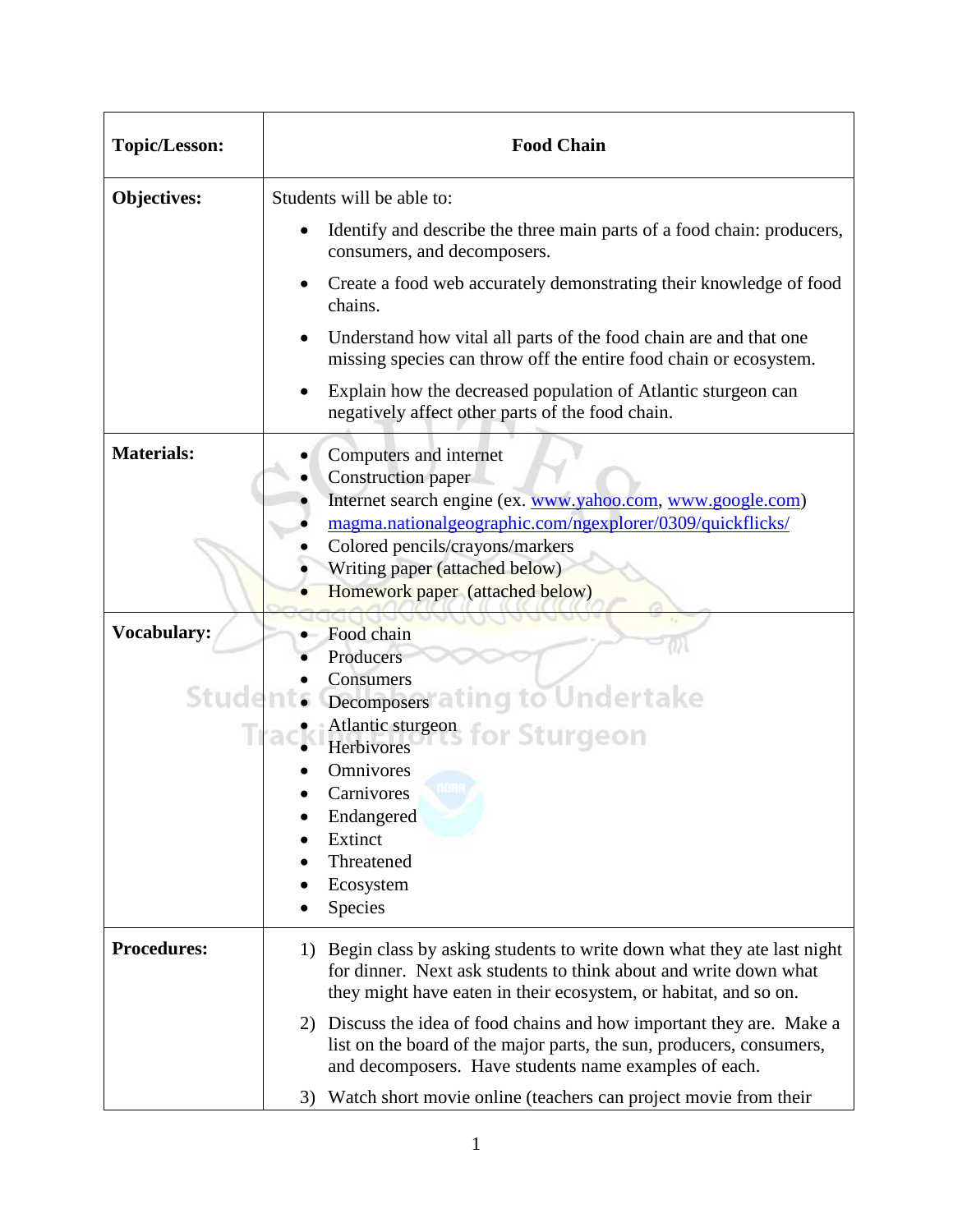|                       |    | computer or have students watch the quick flick on their own.                                                                                                                                              |
|-----------------------|----|------------------------------------------------------------------------------------------------------------------------------------------------------------------------------------------------------------|
|                       | 4) | Have students complete the short online quiz following the movie.                                                                                                                                          |
|                       | 5) | Next pair students up and have them use your preferred internet<br>search engine to look up Atlantic sturgeon. Pairs are looking to<br>record information about what they eat and who their predators are. |
|                       | 6) | Teacher models making a food chain diagram with arrows, starting<br>with the sun and ending with species at the top of the food chain.                                                                     |
|                       |    | 7) When done researching, partners must create a food chain diagram<br>beginning with the sun and ending with whatever hunts or eats<br>sturgeon, using construction paper and drawing/coloring materials. |
|                       |    | Note: An alternative way to do this is to have your students make<br>their food chain on a bulletin board. You can have them tape or<br>velcro their drawings to any type of board.                        |
|                       | 8) | Share diagrams and ask partners to explain which species are<br>producers, consumers, or decomposers.                                                                                                      |
|                       | 9) | Pass out writing prompt and orally discuss. Have students write<br>their answers to the prompt. Volunteers share responses. Discuss.                                                                       |
|                       |    | 10) For homework, students should list three things people could do to<br>help increase the Atlantic sturgeon population.                                                                                  |
| Accommodations/       |    | Peer partnering                                                                                                                                                                                            |
| <b>Modifications:</b> |    | Written instructions to follow-multiple steps                                                                                                                                                              |
|                       |    | Altered assignment                                                                                                                                                                                         |
| Studer                |    | Scribe borating to Undertake                                                                                                                                                                               |
|                       |    | Information read out loud                                                                                                                                                                                  |

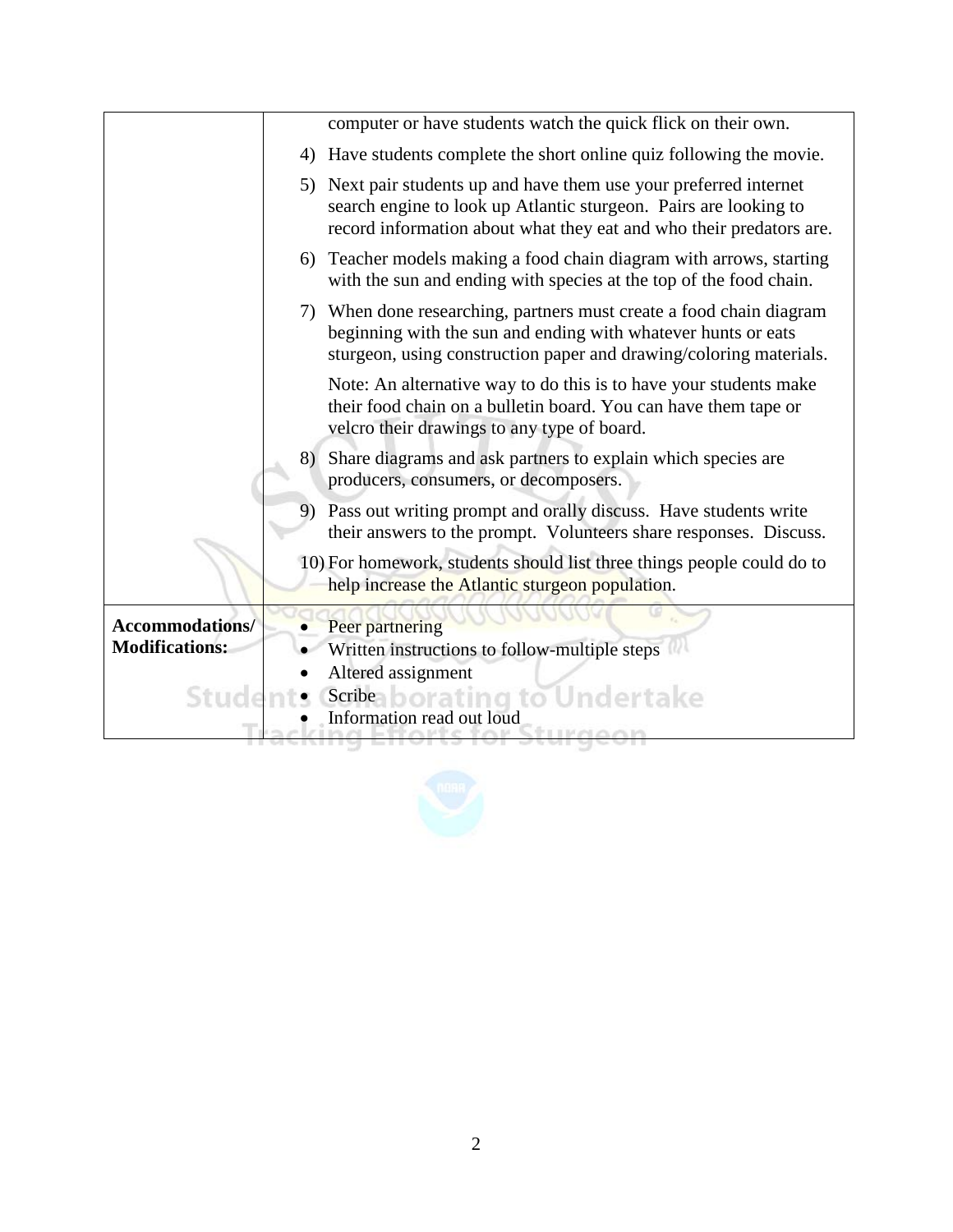

**Writing Prompt**

You have just learned that every species plays an important part in the food chain. If one animal or species is disturbed, or becomes extinct, it will affect all of the other living things in the food chain.

Atlantic sturgeon that hatch in U.S. rivers are listed under the Endangered Species Act. Atlantic sturgeon that hatch in Canadian rivers are being considered for listing under a similar Canadian law. If something is not done to help save the Atlantic sturgeon, they eventually could become extinct.

Predict what would happen if the Atlantic sturgeon did become extinct, and were no longer a part of the food chain. What might happen? What other living things would be affected? Would it be a positive change or a negative change? Explain.



**Writing Prompt**

You have just learned that every species plays an important part in the food chain. If one animal or species is disturbed, or becomes extinct, it will affect all of the other living things in the food chain.

Atlantic sturgeon that hatch in U.S. rivers are listed under the Endangered Species Act. Atlantic sturgeon that hatch in Canadian rivers are being considered for listing under a similar Canadian law. If something is not done to help save the Atlantic sturgeon, they eventually could become extinct.

Predict what would happen if the Atlantic sturgeon did become extinct, and were no longer a part of the food chain. What might happen? What other living things would be affected? Would it be a positive change or a negative change? Explain.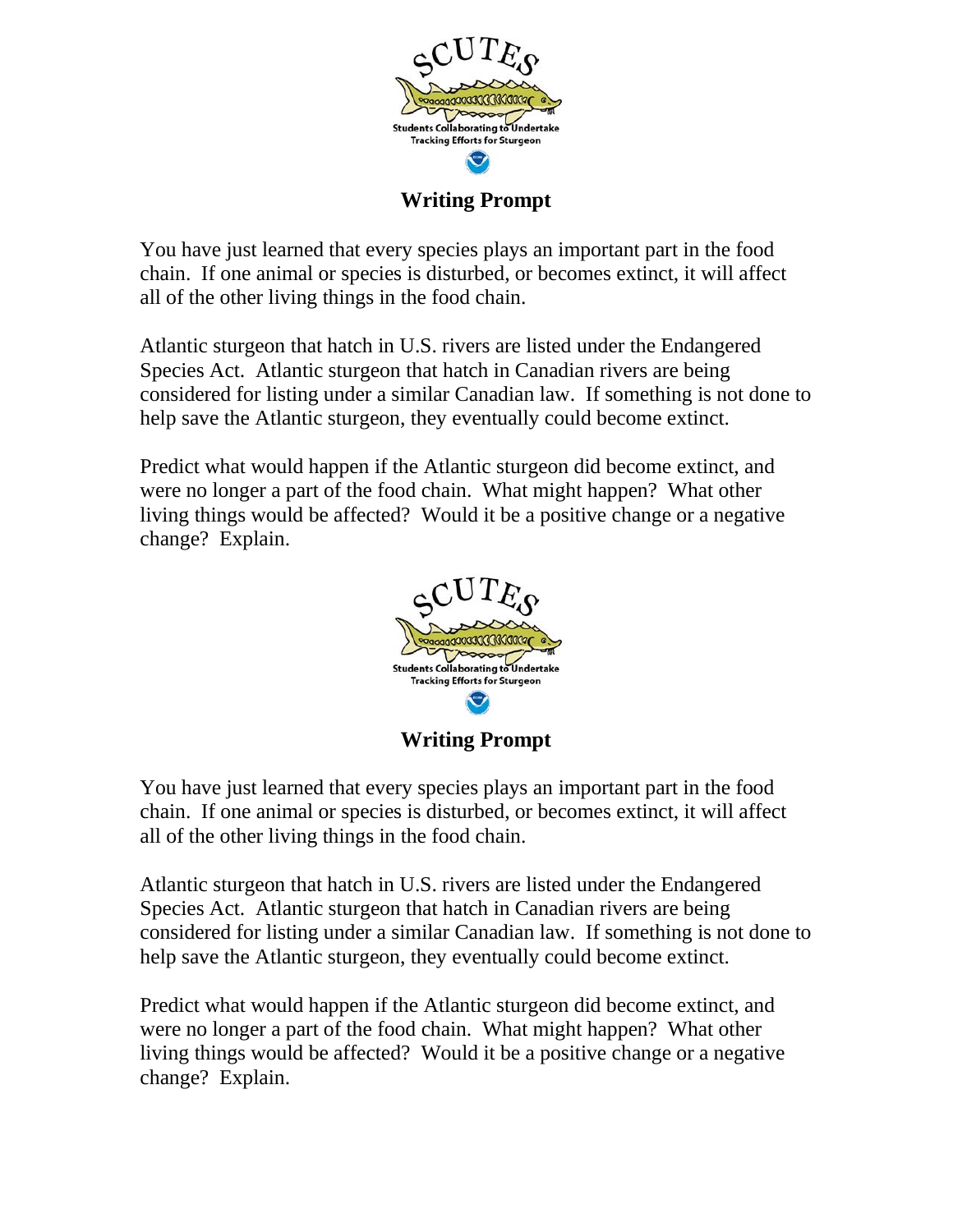

## **Homework**

Come up with three things people could do to help save the Atlantic sturgeon, and increase their population so they do not become extinct.